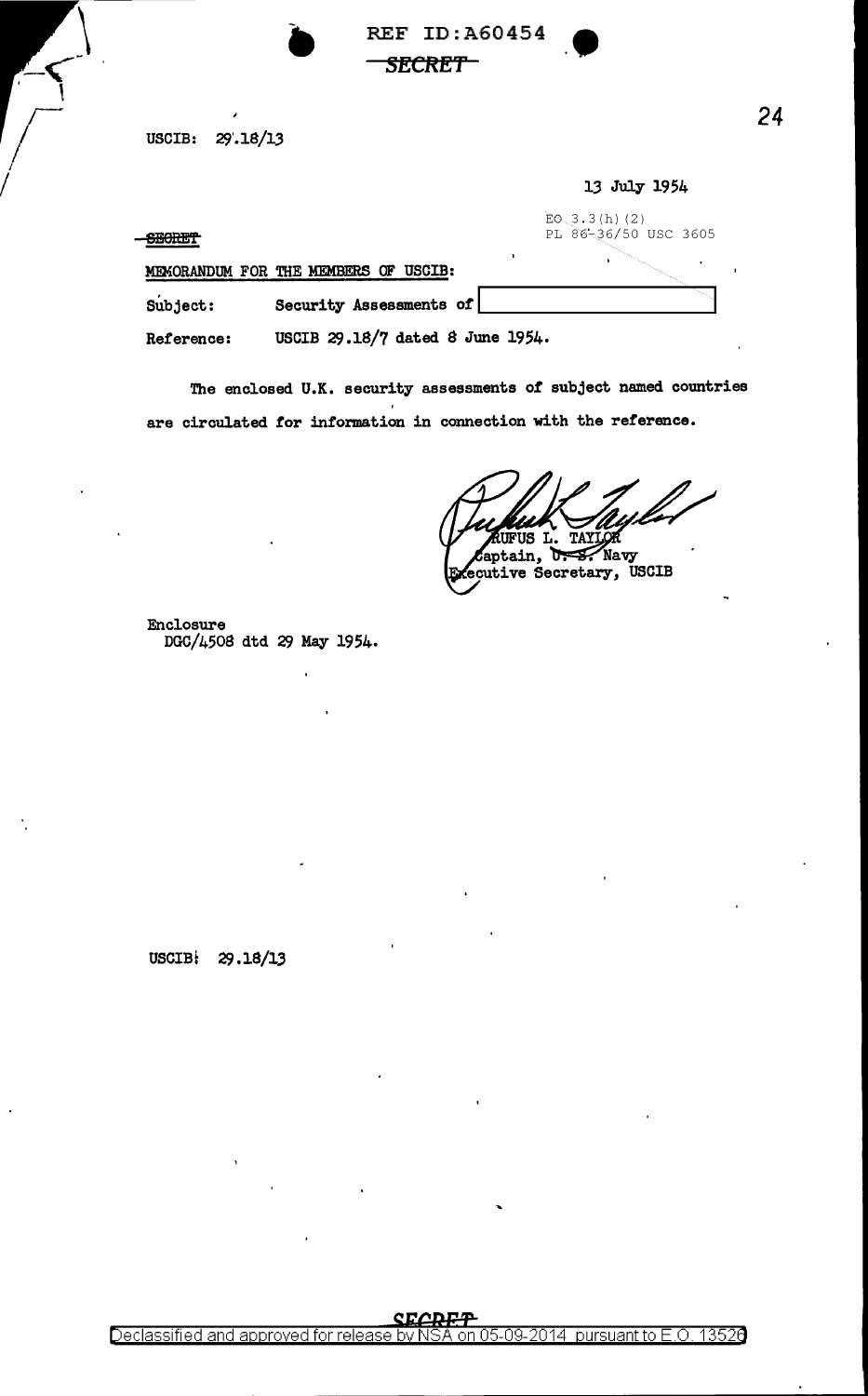| <b>REF ID: A60454</b>                                                                                                                                                                                                                                                                                                                                                                       |
|---------------------------------------------------------------------------------------------------------------------------------------------------------------------------------------------------------------------------------------------------------------------------------------------------------------------------------------------------------------------------------------------|
| <del>SECRET</del>                                                                                                                                                                                                                                                                                                                                                                           |
| $3.3(h)$ (2)<br>EO<br>PL 86-36/50 USC 3605                                                                                                                                                                                                                                                                                                                                                  |
|                                                                                                                                                                                                                                                                                                                                                                                             |
| DGC/4508.                                                                                                                                                                                                                                                                                                                                                                                   |
| 29th May, 1954.                                                                                                                                                                                                                                                                                                                                                                             |
| Security Assessments of                                                                                                                                                                                                                                                                                                                                                                     |
| I.                                                                                                                                                                                                                                                                                                                                                                                          |
|                                                                                                                                                                                                                                                                                                                                                                                             |
| Extract from $JIC/2275/53$ :                                                                                                                                                                                                                                                                                                                                                                |
| Communist Activity and Influence                                                                                                                                                                                                                                                                                                                                                            |
| is a legal organisation but its<br>The                                                                                                                                                                                                                                                                                                                                                      |
| membership is only about 9,000 representing 0.3% of the electorate.                                                                                                                                                                                                                                                                                                                         |
| Communist influence in the police and civil service is negligible.<br>2.<br>As regards the armed forces, see below.                                                                                                                                                                                                                                                                         |
| there are no Communists but<br>3.<br>In the                                                                                                                                                                                                                                                                                                                                                 |
| Communist influence is marked in a number of local unions especially the<br>Forestry and Agricultural Union, the Builder's Unions, the Chemical, Metal,                                                                                                                                                                                                                                     |
| Dockers and Shipbuilding Unions.                                                                                                                                                                                                                                                                                                                                                            |
| The Armed Forces                                                                                                                                                                                                                                                                                                                                                                            |
| authorities are satisfied that there are no Communists<br>Thel<br>4.<br>in the higher ranks, but assume that among the junior N.C.O.'s and rank and file<br>there is a percentage of Communists comparable to the proportion of Communists<br>It is the practice in the service headquarters to limit<br>in the electorate.<br>access to classified material to a very few senior officers. |
| Physical security in Government Departments                                                                                                                                                                                                                                                                                                                                                 |
| 5.<br>This is inadequate by British standards. Pass systems and guards<br>are used but the application of the regulations is often perfunctory and<br>ineffective.                                                                                                                                                                                                                          |
| Security Organization                                                                                                                                                                                                                                                                                                                                                                       |
|                                                                                                                                                                                                                                                                                                                                                                                             |
| during the last war and therefore have little tradition or experience.<br>Though<br>their own security is fairly good they are still inadequate for their purposes and<br>as they have now probably reached their limits in size and budget this situation<br>is likely to continue.                                                                                                        |
| General Attitude to Security                                                                                                                                                                                                                                                                                                                                                                |
| security lies in the fact that the<br>The greatest weakness of                                                                                                                                                                                                                                                                                                                              |
| are, by tradition and character, not security minded.<br>The extreme<br>frankness they show to British people may, however be moderated by natural caution<br>in their dealings with people whose friendship they do not take for granted.                                                                                                                                                  |
| 8.<br>A considerable degree of risk must attend the communication of<br>classified military information to any <b>hume a</b> puthority other than a very<br>restricted list of senior officers and public officials.<br>The discretion of these                                                                                                                                             |

Enclosure with USCIB  $29.18/13$  dtd 13 July 1954.

senior officials may be generally relied upon.

I

.

 $\ddot{\phantom{a}}$ 

 $\mathcal{A}^{\mathcal{A}}$ 

' I

*SECRET*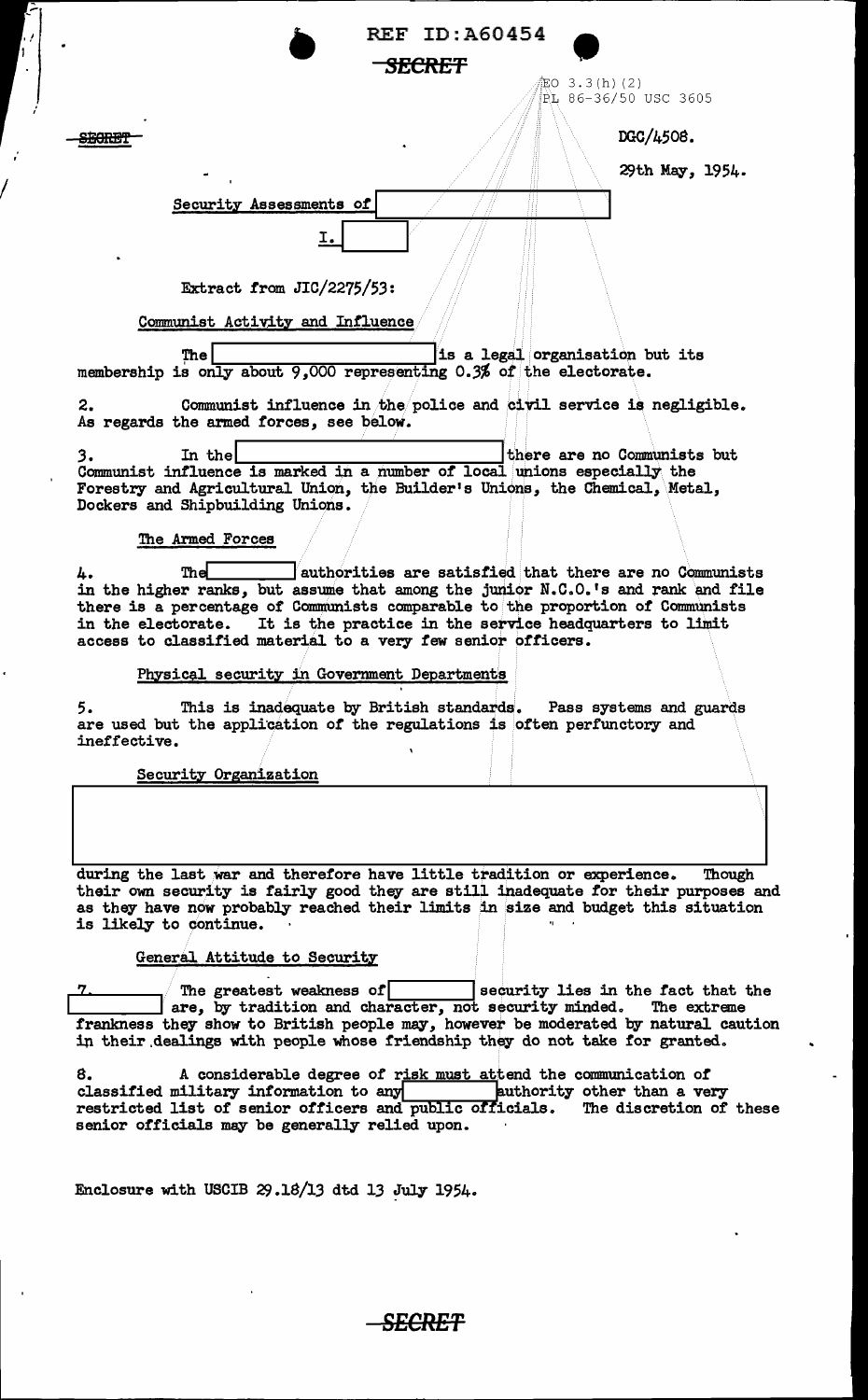| <b>REF ID: A60454</b><br>SECRET                                                                                                                                                                                                                                                                                                                                                                                                                                                                                                                                                                                                                                                                                                                                                                                                                                                                                                                                                                                                                                                                                                                                                                                                                                    |  |
|--------------------------------------------------------------------------------------------------------------------------------------------------------------------------------------------------------------------------------------------------------------------------------------------------------------------------------------------------------------------------------------------------------------------------------------------------------------------------------------------------------------------------------------------------------------------------------------------------------------------------------------------------------------------------------------------------------------------------------------------------------------------------------------------------------------------------------------------------------------------------------------------------------------------------------------------------------------------------------------------------------------------------------------------------------------------------------------------------------------------------------------------------------------------------------------------------------------------------------------------------------------------|--|
| 配O 3.3(h)(2)<br>PL 86-36/50 USC 3605<br>- 2 -<br>DGC/4508.<br>II.                                                                                                                                                                                                                                                                                                                                                                                                                                                                                                                                                                                                                                                                                                                                                                                                                                                                                                                                                                                                                                                                                                                                                                                                  |  |
| Extract from $JIC/(53)41$ :                                                                                                                                                                                                                                                                                                                                                                                                                                                                                                                                                                                                                                                                                                                                                                                                                                                                                                                                                                                                                                                                                                                                                                                                                                        |  |
| Communist Influence                                                                                                                                                                                                                                                                                                                                                                                                                                                                                                                                                                                                                                                                                                                                                                                                                                                                                                                                                                                                                                                                                                                                                                                                                                                |  |
|                                                                                                                                                                                                                                                                                                                                                                                                                                                                                                                                                                                                                                                                                                                                                                                                                                                                                                                                                                                                                                                                                                                                                                                                                                                                    |  |
| security measures have since been taken and Communist political influence in the<br>regular cadres of the Armed Forces may be considered negligible.<br>Any penetration<br>Soviet espionage must lead to the conclusion that it probably exists.<br>33.<br>Communist influence in the Police is very small and in the Civil<br>Service is also negligible except in the Customs Service Trade Union.                                                                                                                                                                                                                                                                                                                                                                                                                                                                                                                                                                                                                                                                                                                                                                                                                                                               |  |
|                                                                                                                                                                                                                                                                                                                                                                                                                                                                                                                                                                                                                                                                                                                                                                                                                                                                                                                                                                                                                                                                                                                                                                                                                                                                    |  |
| Security Organisation<br>Security Service is well qualified professionally.<br>It<br>The<br>35.<br>has not suffered any discontinuity in records as have those countries occupied<br>by the Germans, but the fact that its records are not centralized means that there<br>is a weakness in the vetting system.<br>36.<br>appears to exercise some control in vetting<br>and physical security, over Defence Industry.<br>They have a fair grasp of the<br>principles of protective security. On the other hand, the Government have no<br>powers to require a firm to remove a Communist from secret work.<br>37.<br>A more favourable impression has been given by representatives of<br>the Air Ministry and Ministry of Supply who inspected<br>Security in<br>February. They concluded that "security in is of a high order" and that<br>"it can be assumed that U.K. information passed to the Government will be<br>adequately protected".<br>III.<br>Extract from $JIC(53)41$ :<br>Communist Activity<br>28.<br>There is some evidence of Communist propaganda activity in the Armed<br>Some attempts have been made to provoke incidents among the Police.<br>Forces.<br>The Civil Service is swollen by temporary officials and the Civil Service branch |  |

 $\overline{1}$ 

-SECRET